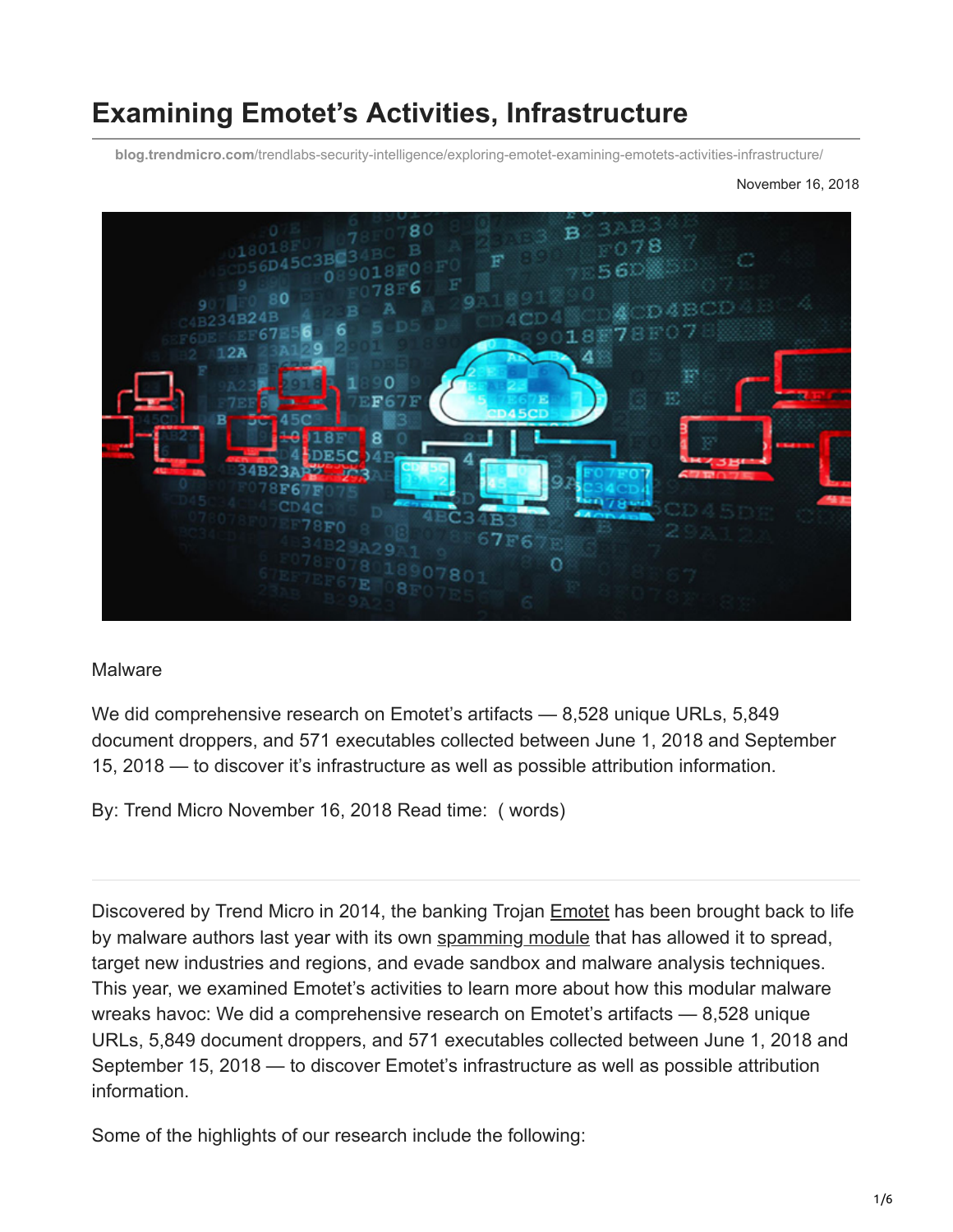- 1. **We discovered that there are at least two infrastructures running parallel to one another that support the Emotet botnet.** By grouping the C&C servers and the RSA keys of the malware, we were able to see two distinct groups of infrastructures. We also saw that the threat actors switched RSA keys on a monthly basis. While the nextstage payloads each group pushed does not show any major difference in terms of purpose or targets, the differing infrastructures of both groups may be designed to make it more difficult to track Emotet and minimize the possibility of failure.
- 2. **Multilayer operating mechanisms might have been adopted in the creation of Emotet's artifacts.** The inconsistency between the activity patterns show that the infrastructure used to create and spread document droppers are different from those used to pack and deploy Emotet executables. The creation of document droppers stops during the non-working hours between 1:00 to 6:00 (UTC). Meanwhile, there might be three sets of machines that are used to pack and deploy Emotet's executable payloads, two of which are probably set to the time zones UTC +0 and UTC +7, respectively.
- 3. **The author of the Emotet malware may live somewhere in the UTC+10 time zone, or further east.** After we grouped the executable samples by their unpacked payloads' compilation timestamps, we found two sample groups that showed an inconsistency between the compilation timestamps and the corresponding first-seen records in the wild. This might lead to the possibility that the compilation timestamps are pointing to the local time on the malware author's machine. The conclusion of the malware author probably staying in UTC +10 time zone or further east can therefore be drawn if the local time is accurate.

## **Emotet's two infrastructures**

We have collected and analyzed 571 executable samples of Emotet. The configuration inside an executable includes a list of C&C servers and an RSA key for connection encryption.

There were only six unique RSA public keys extracted from the executable samples. Each RSA key has a 768-bit modulus and uses the public exponent 65537. We calculated the CRC32 of each RSA key blob and gave each key a name for easier identification.

|   |              | Key Name CRC32 Emotet Group |
|---|--------------|-----------------------------|
| A | fcb2fb3b 1   |                             |
| B | 86e9acef 1   |                             |
| C | ceff5362 1   |                             |
|   | $fc8e8aaa$ 2 |                             |
|   | 8f1eb5e 2    |                             |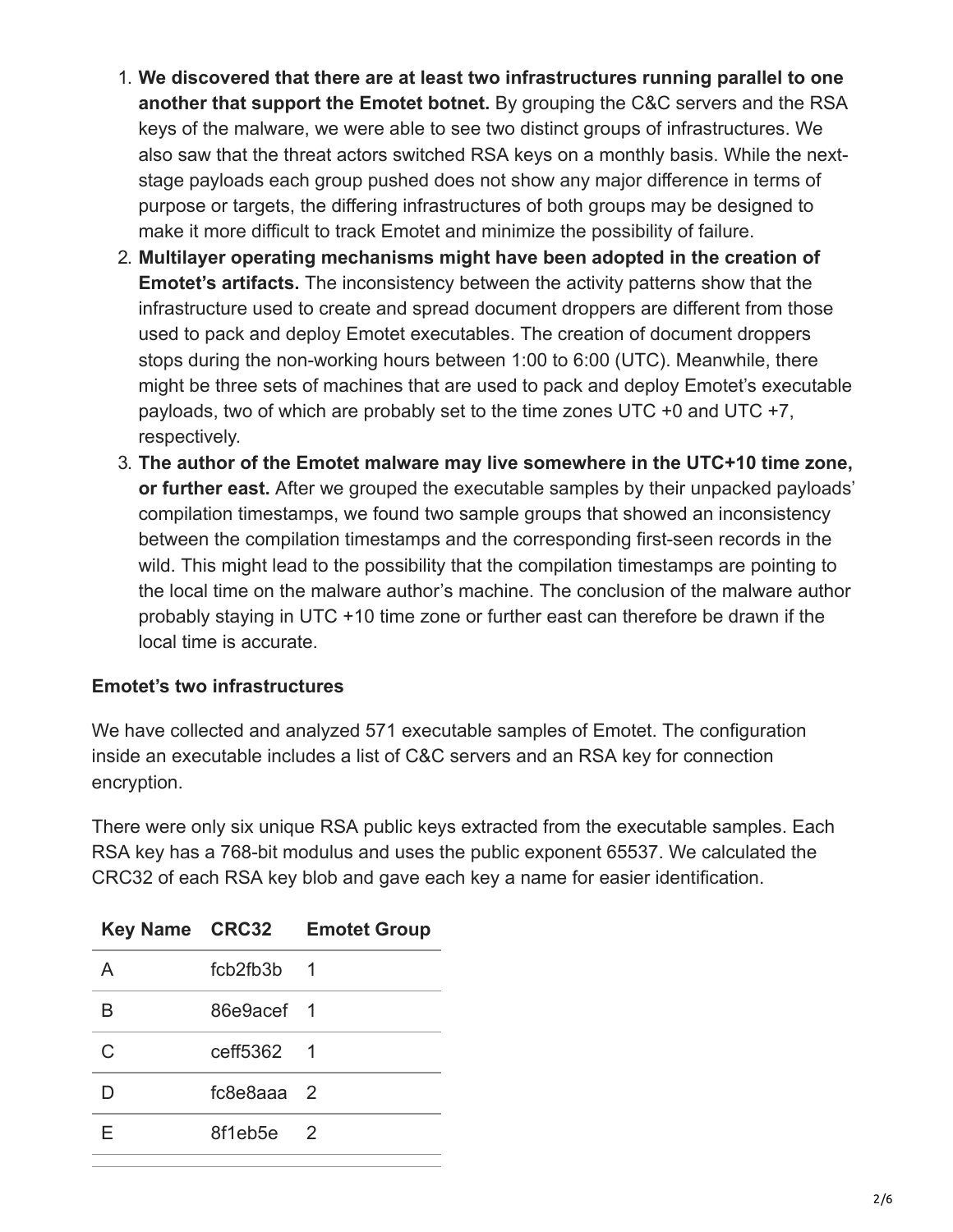F aef0def8 2

Table 1. The RSA keys extracted from Emotet executables

Meanwhile, Emotet's C&C server is an IP/port pair on top of its HTTP protocol. We extracted 721 unique C&C servers in total. On average, one Emotet sample contains 39 C&C servers, with a maximum number of 44 and a minimum of 14. Based on our observation, only a few C&C servers embedded in a single Emotet sample are actually active.

We found that most of the C&C servers are located in the United States, Mexico, and Canada. The top 3 ASN connected to Emotet are ASN7922, ASN8151 and ASN22773.

Figure 1. Countries wherein Emotet C&C servers are distributed

# $\overline{\phantom{a}}$

Figure 2. Distribution of Emotet C&C servers' ports

We visualized the relationship between each RSA key and its set of C&C servers and discovered that there were two RSA key groups. Keys A, B, and C were in one group (Group 1), and keys D, E, and F were in another (Group 2).

**Figure 3. Relationships between RSA keys and C&C servers. Each blue dot represents a** unique C&C server, while the red ones indicate RSA public keys.

As Figure 3 shows, these two distinct groups do not share C&C servers.

Figure 4. Timestamps when the RSA keys were received. The green dots represent the keys used by Group 1, while the orange dots represent the keys used by Group 2. Each dot represents the timestamp when each RSA key was found in the configuration of a new sample.

| Month                                                                    | June | July | <b>August</b> | <b>September</b> |
|--------------------------------------------------------------------------|------|------|---------------|------------------|
| Keys used by Group 1 fcb2fb3b (A) 86e9acef (B) 86e9acef (B) ceff5362 (C) |      |      |               |                  |
| Keys used by Group 2 $fc8e8aa$ (D) $8f1eb5e$ (E)                         |      |      |               | aef0def8 (F)     |

Table 2. Two groups of RSA keys and the corresponding months they have shown activity

Our analysis shows a link between the dates the RSA keys were received and the two groups' activities: each RSA key was observed to have been used for one month before threat actors switched to another RSA key on the first working day of the succeeding month (i.e. Jul. 2, 2018 and Sep. 3, 2018, both fall on a Monday).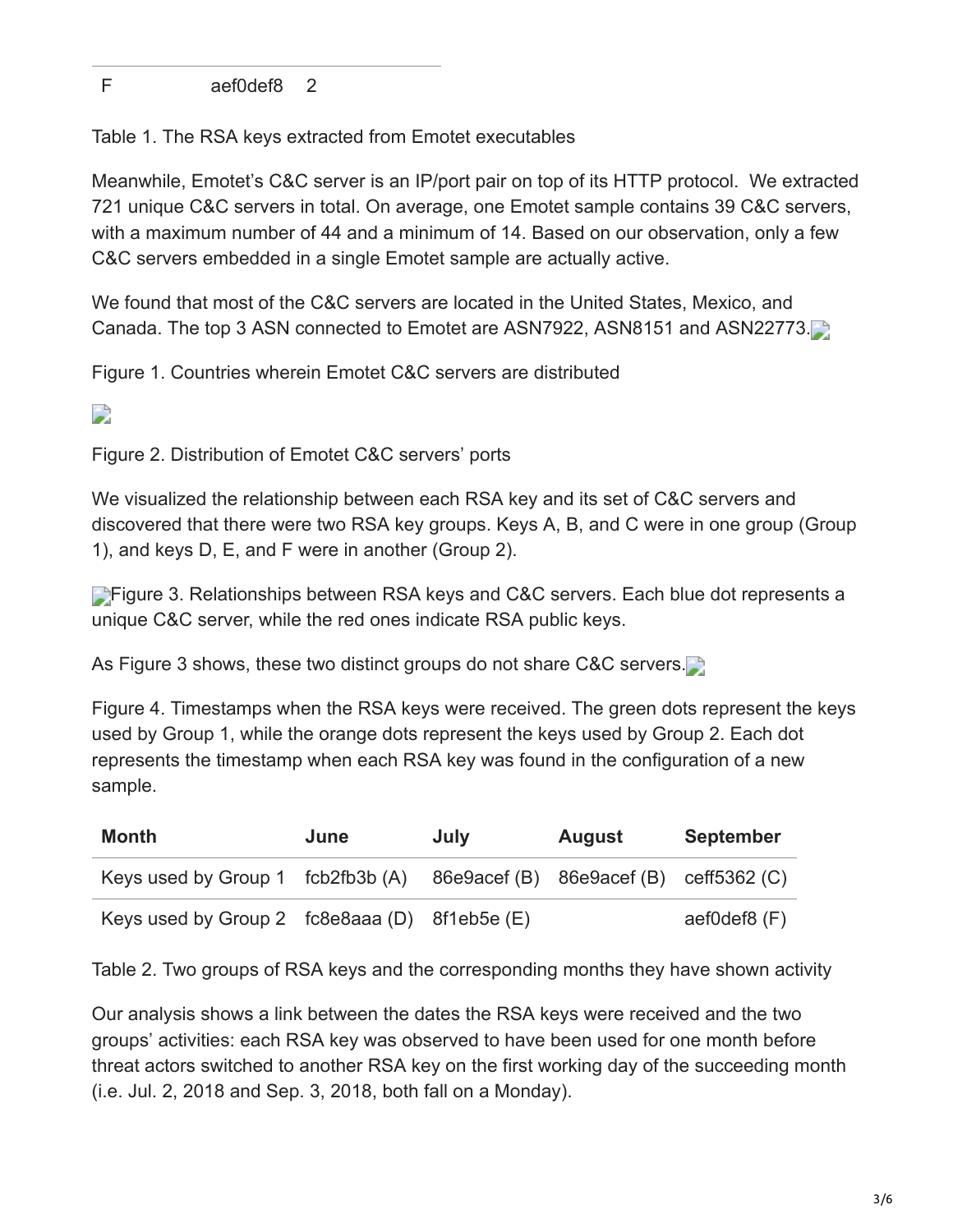We also observed that there were more artifacts belonging to Group 1 compared to those in Group 2. Based on our data, we received 469 unpacked Emotet samples for Group 1 and 102 for Group 2, respectively. We also did not find any activity for Group 2 for the month of August, as shown in Figure 4.

### **Two different Emotet groups, two different agendas?**

Our initial assumption was that the two Emotet groups were created for different purposes or are being utilized by different operators. To prove this assumption, we referred to data from [@malware\\_traffic](https://twitter.com/malware_traffic) and categorized the IoCs respectively. However, we did not find any major difference between the IoCs under these two groups. For instance, TrickBot with gtag arz1 was found to have been sent by Group 1 on September 20 and by Group 2 the next day. Without any strong evidence, we can only tell that the two groups might be different infrastructures designed to make tracking Emotet more difficult and help minimize the possibility of failure.

| <b>Date</b> | <b>Emotet Group</b> | <b>RSA Key</b> | <b>Next-stage Payload</b> |
|-------------|---------------------|----------------|---------------------------|
| 2018-07-03  | 2                   | Ε              | Panda Banker              |
| 2018-07-09  | 1                   | B              | Panda Banker              |
| 2018-07-16  | 2                   | Ε              | Panda Banker              |
| 2018-07-19  | 2                   | Е              | Panda Banker              |
| 2018-07-30  | 1                   | B              | Panda Banker              |
| 2018-07-31  | 1                   | B              | Panda Banker              |
| 2018-08-08  | 1                   | B              | <b>Trickbot</b>           |
| 2018-08-10  | 1                   | B              | Panda Banker              |
| 2018-08-13  | 1                   | B              | Panda Banker              |
| 2018-08-14  | 1                   | B              | Panda Banker              |
| 2018-08-15  | 1                   | B              | Panda Banker              |
| 2018-08-16  | 1                   | B              | Panda Banker              |
| 2018-08-22  | 1                   | B              | Panda Banker              |
| 2018-08-24  | 1                   | B              | Panda Banker              |
| 2018-08-26  | 1                   | B              | Panda Banker              |
| 2018-09-04  | 2                   | F              | IcedID, TrickBot          |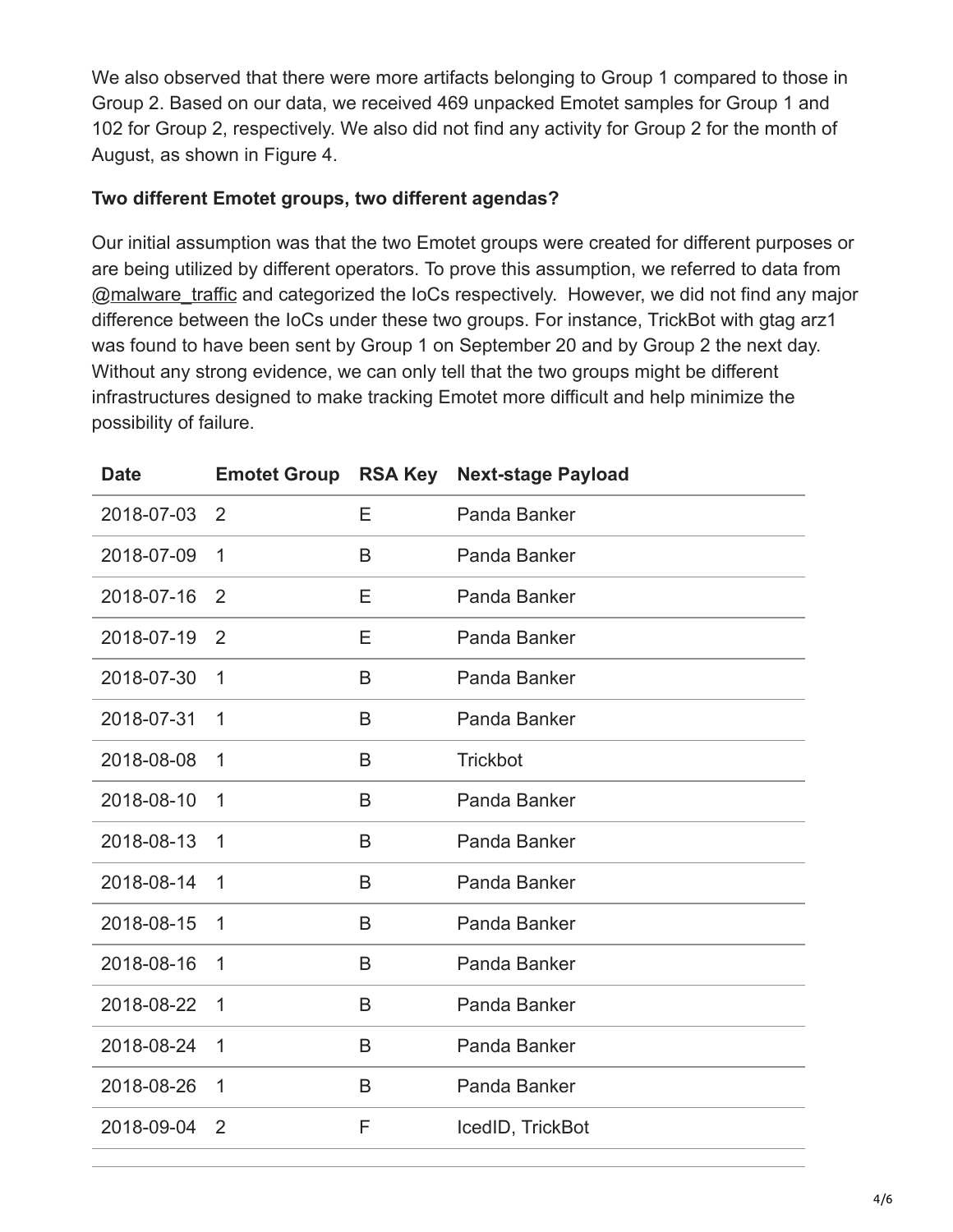| 2018-09-05 2 |   | IcedID, AZORult                            |
|--------------|---|--------------------------------------------|
| 2018-09-06 1 | C | IcedID, AZORult                            |
| 2018-09-14 1 | C | TrickBot gtag: del72                       |
| 2018-09-20 1 | C | TrickBot gtag: arz1                        |
| 2018-09-21 2 |   | TrickBot gtag: arz1, del77, jim316, lib316 |

Table 3. The next-stage payload delivered by Emotet's two infrastructures between July and September 2018

## **Compiling Emotet's Source Code for Each Infrastructure**

Emotet payloads are protected by customized packers and obfuscators. We studied the compilation of timestamps against each sample before and after packing and saw that some of the timestamps in packed samples were forged, while some seemed legitimate. The samples with legitimate timestamps show just a few minutes difference from being compiled to that of when they were found in the wild. For example, sample SHA256: 648dce03ac4c32217ce5c0b279bc3775faf030cafb313c74009fe60ffde3c924 (Detected by Trend Micro as TSPY\_EMOTET.NSFOGAH) was compiled at 2018-06-06 05:40:17 and was found in the wild four minutes later. However, sample SHA256: 07deb1b8a86d2a4c7a3015899383dcc4c15dfadcfafc3f2b8d1e3aa89a6c7ac4 (Detected by

Trend Micro as TSPY\_EMOTET.TTIBBJD) was compiled at 2035-07-30 21:36:11, which is obviously a fake timestamp. Since it is difficult to distinguish legitimate timestamps from forged ones, research on the packed files' timestamps may prove to be fruitless.

Even though the compilation timestamp might be bogus, we decided to analyze the unpacked Emotet samples and saw that their timestamps seem legitimate. Out of 571 unpacked Emotet samples, only 11 distinct compilation timestamps were found. If the timestamp is forged during every compilation, the samples compiled with the same pieces of code should contain identical code sections but with different compilation timestamps. However, we found that the unpacked samples with the same timestamp share the identical code section, while differences can be found among those with different timestamps. The changes between the different timestamps also seem to be new-version updates.

Data in Table 4 show that the actor might have used automatic tools or scripts to compile Emotet's source code for each infrastructure, since a number of unique samples share the same compilation timestamp. The data also shows that the actors prepared the payload for Groups 1 and 2 sequentially. For example, on June 3, 2018, 46 Emotet samples were generated at 20:08 UTC by using Group 1's RSA public key and C&C servers. Two minutes later, 37 other Emotet samples were generated.